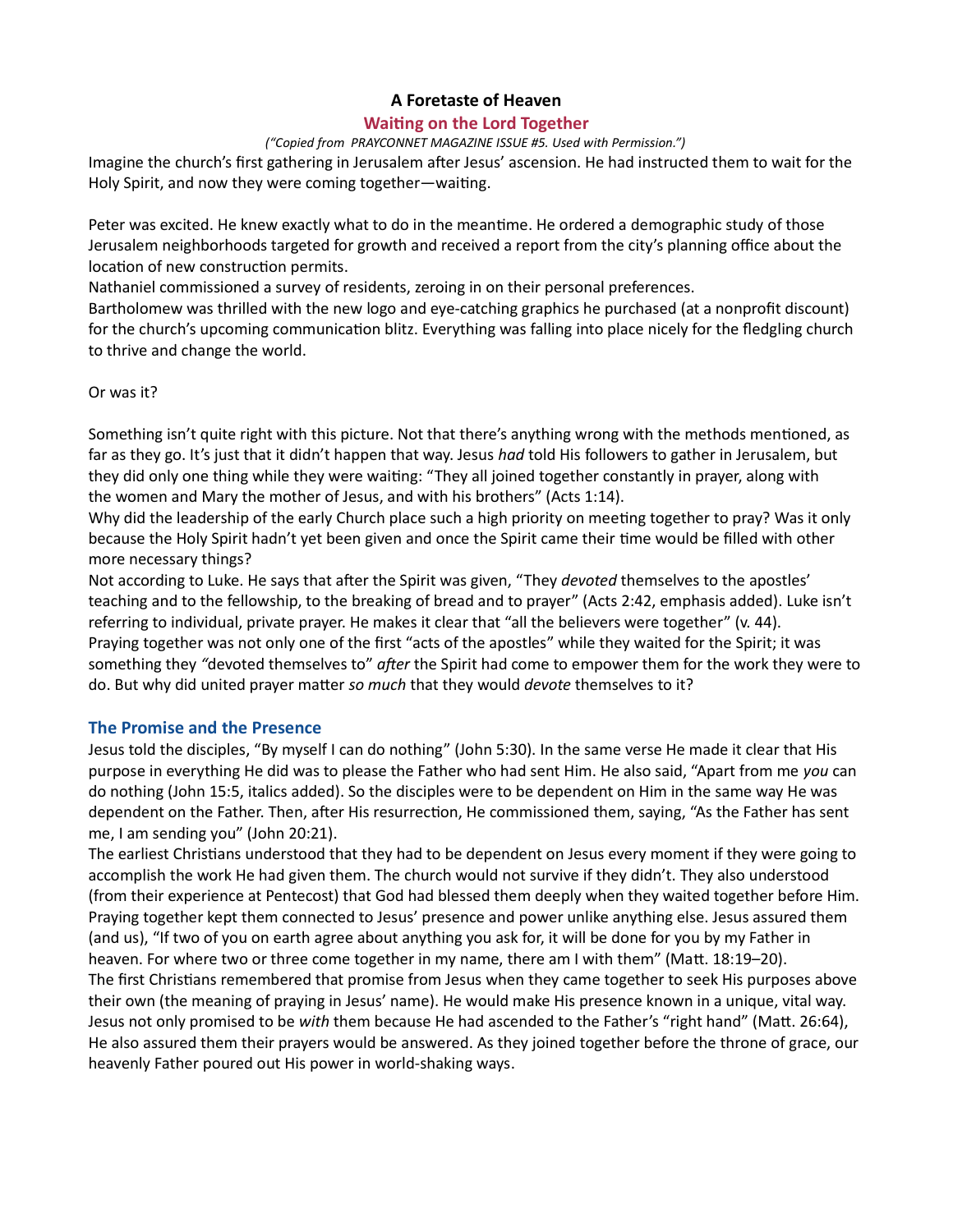### Martha, Mary, and the One Thing Needed

One of the deepest needs of the American Church today is to rediscover a passion for praying together, seeking the blessings that God so deeply desires to give us in response. Recent research by the Barna Group indicates that "only one out of every five self-identified Christians (21%) believes that spiritual maturity requires a vital connection to a community of faith."1

Such individualism would have been unthinkable to the first followers of Jesus. Being actively involved together was inseparable from what they believed it meant to be a Christian. In contrast, our understanding of what it means to pray today is heavily weighted toward the personal and private. Churches may be brimming with excellent activities, but it is rare for prayer gatherings to draw similar numbers.

We're doing good things but missing something better. Our lives as Christians today are marked more by the busy *individualism* of Martha, running from one activity to another, than the *devotion* of Mary who is actually more engaged with Jesus by sitting—with others—at His feet. That quiet moment at His feet is the "one thing" Jesus indicates "is needed" (Luke 10:42).

Praying together is spiritual teamwork— the whole, more than the sum of the parts. If, individually, the prayer of a righteous person is "powerful and effective" (James 5:16), the prayers of God's children, humbly gathered together before the throne of grace, have a worth and beauty so precious to God that it surely evokes a special response.

Jonathan Edwards, the brilliant colonial-era pastor and theologian who encouraged fervent united prayer, wrote that God intends united prayer to be "one of the most beautiful and happy things on earth, which indeed makes earth most like heaven."2

When we humbly seek to love Him and love one another before His gracefilled throne, it's a foretaste of heaven. As a father, I love spending time, one on one, with my children. But when they are all home and we're gathered together for a moment as a family, I treasure those times uniquely. The New Testament often uses the concept of family to describe our relationship with God and with each other (Gal. 6:10, Eph. 3:15, 1 Peter 4:17). Our unity maƩers so much to Jesus that He prayed for it passionately the night before His crucifixion (John 17:22– 23). Because our heavenly Father loves each of His sons and daughters uniquely and deeply desires our unity, our "family times" in prayer together have a precious place in His heart. Each of us has something to contribute, not on the basis of our merits or the words we use, but simply because we are His and we are loved.

### Giving God the Glory He Deserves

God wants us to treasure our times together in prayer because they bring glory to Him in ways few other things can. It is when we come to the end of our own ability to make things happen that we find ourselves in the place of waiting expectantly for what only God can do. Charles Haddon Spurgeon, a gifted preacher, credited united prayer for the explosive growth of his 19th century London church. He encouraged his members never to give up in their efforts to pray together: "May our prayer meetings be sustained in fervor, and increased in number! Praying is, after all, the chief matter. Praying is the end of preaching. Preaching has its right use, and must never be neglected, but real heart devotion is worth more than anything else. Prayer is the power which brings God's blessing down upon all our work."3

When Christians lean heavily on God in prayers together and then definitive answers come, He alone gets the credit—and we're encouraged and inspired to pray all the more. God proclaims in His Word, "I will not give my glory to another" (Isa. 42:8). When progress in the church depends solely on Him and not the giftedness of the pastor, the cleverness of the people, or the excellence of programs, God is pleased. Good things follow. As a church planter in a challenging city (Durham, NC), I was reminded of this recently in a poignant way. One afternoon I attended a denominational conference at a larger church a few hours down the highway from our own. The church has grown to more than 1,500 members in just ten years. (That pastor also has a heart for united prayer.)

As I looked around the impressive facility, I found myself wishing our church had such a wonderful building. Our people had been faithfully praying together for several months for His provision for our building efforts, but God had not answered. I wondered what mistakes I had made. I left the meeting feeling ineffective and discouraged. And on my way home in the car I tearfully prayed Esau's plea: "Bless me too, my father!" (Gen.